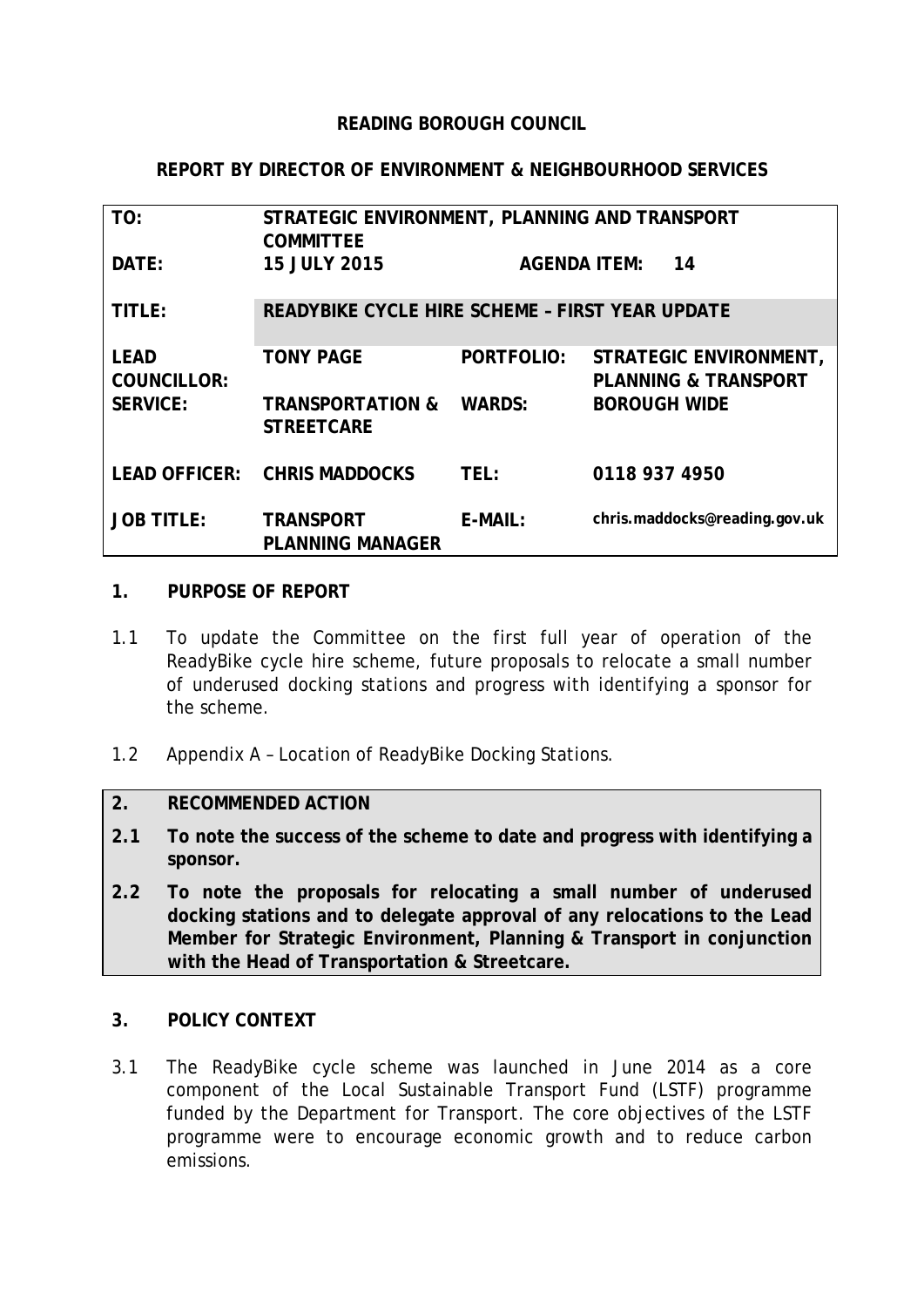- 3.2 The scheme contributes to the objectives of the Local Transport Plan for better 'Connecting Reading' with a transport system enabling people to move around easily, safely, sustainably and in comfort. It allows people to make better transport choices, by offering cycling to those who cannot afford or store a bike or who find maintenance a barrier to cycling. It helps tackle congestion, accessibility, road safety and air quality by encouraging people to switch from motorised transport to cycling.
- 3.3 The ReadyBike scheme is aligned with wider corporate policies including the Sustainable Community Strategy, the Climate Change Strategy and contributes towards health and wellbeing objectives by enabling people to cycle who otherwise may not have access to a bike.

## **4. READYBIKE SCHEME UPDATE**

### First Year Usage

- 4.1 The ReadyBike cycle hire scheme was launched in June 2014, comprising of 200 bikes at 27 docking stations. The scheme is operated by the Council's appointed contractor, HourBike. Additional docking stations were opened at Reading Station South in January 2015 following completion of the station interchange works, and at Earley Station in March 2015, increasing the total number of docking stations to 29 within the scheme.
- 4.2 The scheme provides a network of readily accessible bicycles at key local destinations, including education, retail and employment hubs, transport interchanges and areas of high density housing. A plan of the docking station locations is provided at **Appendix A**.
- 4.3 Usage of the scheme and performance of the contractor is monitored on a monthly basis through a set of Key Performance Indicators (KPIs). Officers hold regular review meetings with the contractor to ensure the standard of service is maintained and promotional activities are undertaken to raise the profile of the scheme.
- 4.4 Usage statistics for the first full year of operation show that users of the scheme have cycled an estimated 135,000 miles. There have been over 26,000 individual bike rentals, meaning on average there have been approximately 500 rentals every week of the scheme being in operation. A loyal usage base is being established with over 220 annual subscribers who regularly use the 200 ReadyBikes across the town, and over 7,000 casual subscriptions. The average rental time for a ReadyBike is currently 38 minutes.
- 4.5 As anticipated at the start of the scheme, the higher usage rates coincide with warmer and drier weather. Usage dipped in December, January and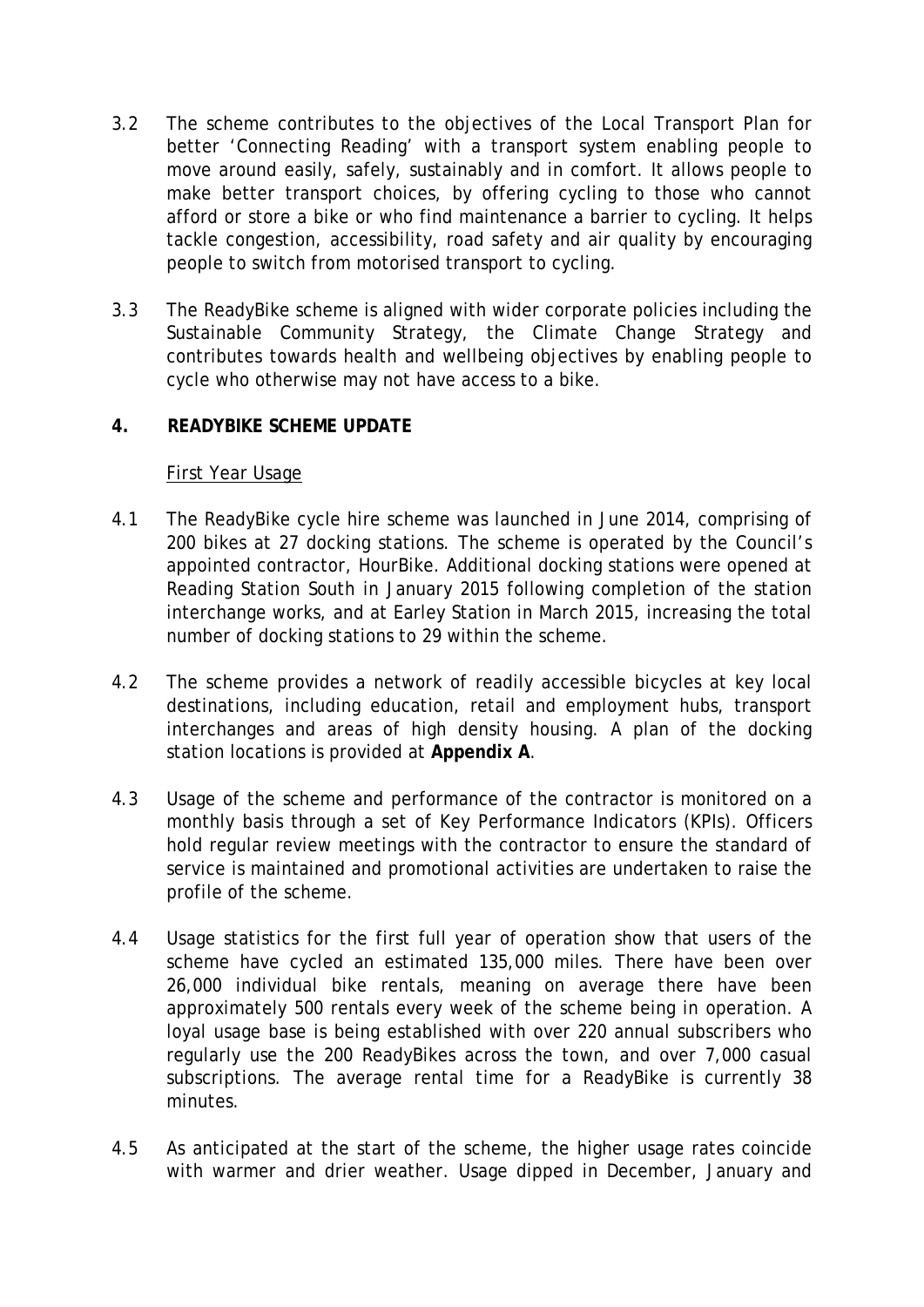February. However, in April 2015 the number of rentals was up by 62% compared with the previous month. Whilst the number of annual members has remained consistent throughout the winter, casual use has been increasing significantly through the spring and summer months.

- 4.6 The top ten most used docking stations in the first full year of operation of the scheme were as follows:
	- Christchurch Green
	- University of Reading (Whiteknights Campus)
	- Broad Street
	- Town Hall Square
	- Bridge Street
	- The Oracle (Riverside)
	- Thames Valley Park
	- Reading Station North
	- Caversham Centre
	- University of Reading (Earley Gate)
- 4.7 A number of key flows of ReadyBike trips has emerged throughout the first year, including from Reading Station to major areas of employment (including Thames Valley Park), from the University to the town centre, internal trips within Whiteknights Campus, between Caversham centre and the town centre, and leisure trips within and around Palmer Park.

### Scheme Expansion

- 4.8 Whilst in the majority of cases the scheme has been a success, there are a small number of docking stations have been underused. The least used docking stations in the first full year of operation were Academy Sport (Northumberland Avenue), Longwater Avenue (Green Park), the Madejski Stadium and Lime Square (Green Park). These locations combined account for approximately only 5% of the total usage of the scheme.
- 4.9 The conclusion of the first full year of the scheme provides an opportunity to review the provision of ReadyBike locations with a view to relocating a small number of docking stations to areas of potentially higher demand. In most cases it is anticipated that the ReadyBike presence would not be removed entirely, rather the number of cycle spaces would be reduced at the existing location.
- 4.10 In particular there is an opportunity to expand the scheme into West Reading which is not currently served by the scheme. It is recommended that a cluster of docking stations should be implemented at the same time to provide a local network, which would help to encourage a viable level of usage. The following locations have been identified by officers, working in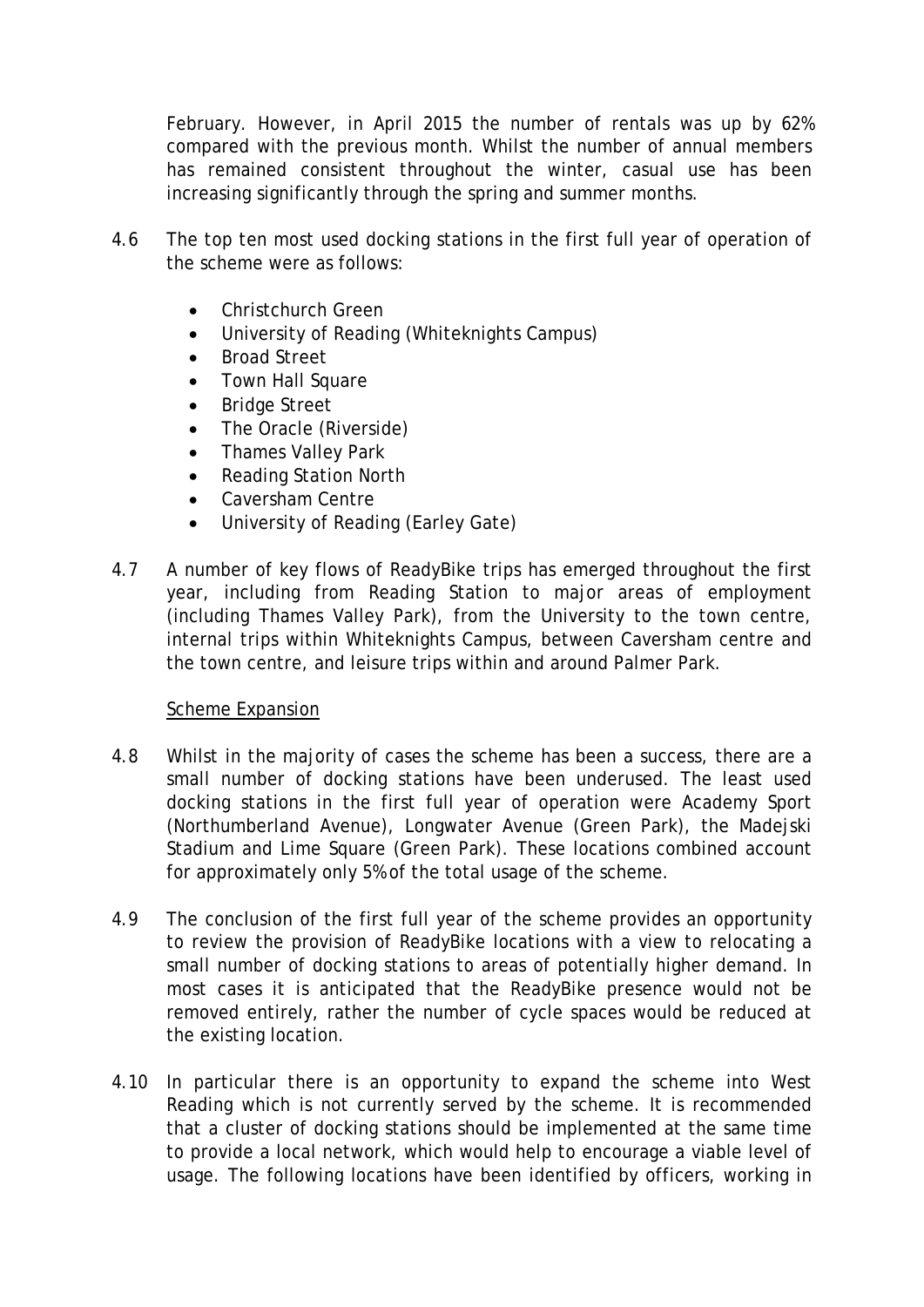partnership with the scheme operator, as potential locations for ReadyBike docking stations in West Reading:

- Oxford Road (outside West Reading Library)
- Tilehurst Triangle local centre
- Prospect Park (car park off Liebenrood Road)
- Meadway Precinct local centre
- Reading West Station
- Tilehurst Station
- 4.11 The highest priority locations from the list above have been identified as Oxford Road, Tilehurst Triangle, Prospect Park and Meadway, due to both the anticipated level of demand and the practicality of installing a docking station at these locations.
- 4.12 A further opportunity exists to fill gaps in the existing network of ReadyBike docking stations in response to existing areas of high demand, for which the following locations have been identified:
	- Caversham centre (St Martin's Precinct)
	- Cemetery Junction local centre
	- Erleigh Road local centre
	- Whitley Street local centre
	- Kenavon Drive
- 4.13 This highest priority from the above list has been identified as Caversham centre due to the fact that the existing seven bike docking station, located outside the telephone exchange on Church Street, empties quickly and therefore there is a risk that no bikes will be available for a period of time if any delay to the redistribution of bicycles occurs. It is anticipated that the opening of the new pedestrian cycle bridge across the River Thames later this year will further increase demand for the scheme from north of the river.
- 4.14 In addition, a few approaches have been received from external organisations offering to fund the provision of new docking stations outside their premises. Such approaches need to be considered in the wider context of the scheme in its entirety to ensure it does not become unsustainable to operate, therefore officers are continuing to review these approaches in partnership with the operator of the scheme.
- 4.15 It is recommended that officers continue to develop proposals for relocating a small number of underused docking stations as outlined above, and to delegate approval of any relocations to the Lead Member for Strategic Environment, Planning & Transport in conjunction with the Head of Transportation & Streetcare.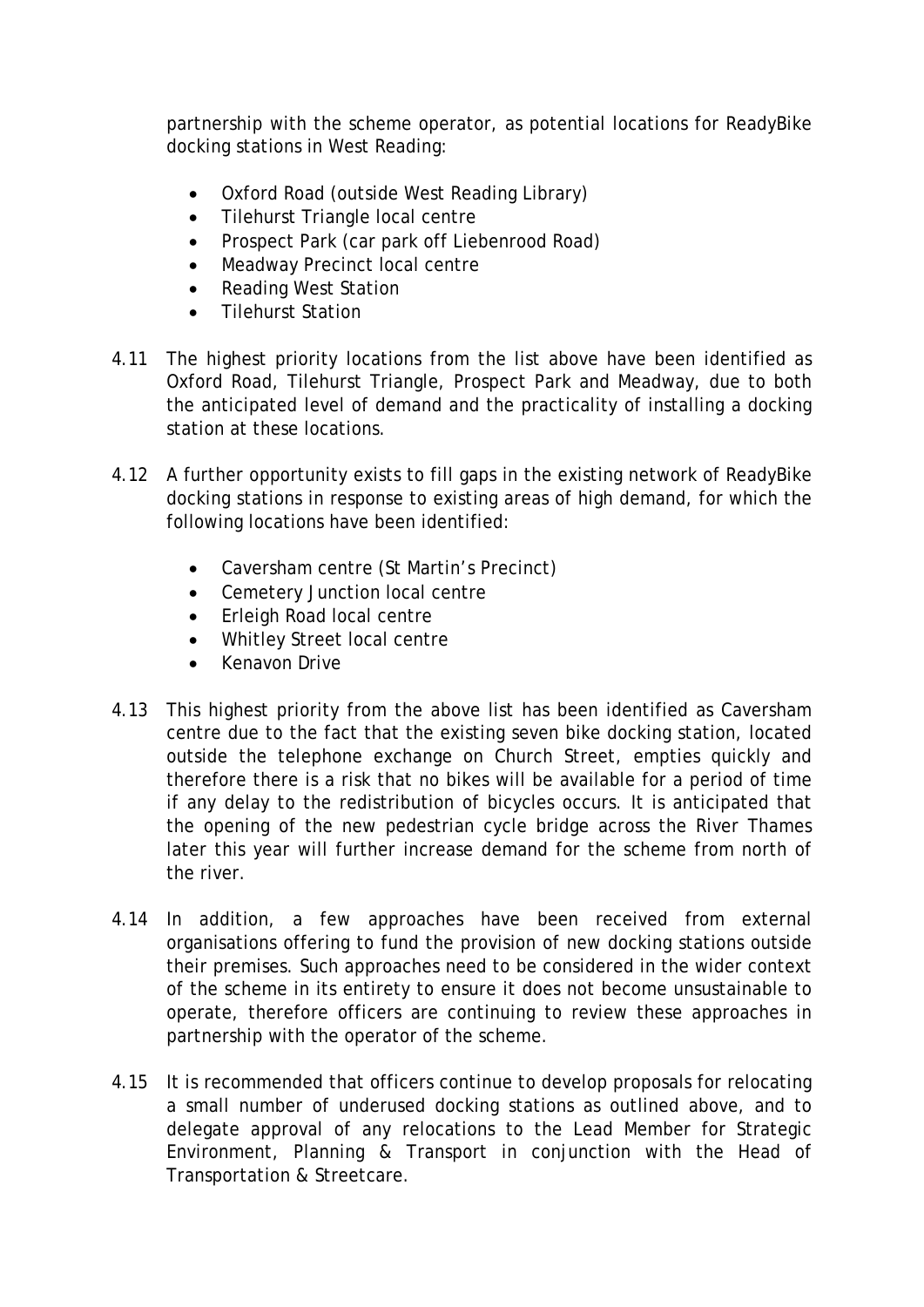### Scheme Sponsorship

- 4.16 Officers are investigating the possibility of appointing a sponsor for the scheme, which has the potential to further raise the profile of ReadyBike and to provide an income stream to help ensure the scheme is sustainable in the longer-term.
- 4.17 It is anticipated that the main element of the sponsorship arrangement would be advertising on the backguards of the ReadyBikes, with the potential for the sponsor to be included on the scheme website and other promotional materials. In addition we have been seeking feedback from interested organisations regarding further ideas for further sponsorship opportunities relating to the scheme.
- 4.18 An initial advert to invite expression of interest for sponsorship of the scheme has been publicised to help ascertain the potential level of demand for this opportunity, and the proposed next step is to contact local businesses and organisations directly to help identify further interested organisations. It is anticipated that a period of negotiation with interested parties would follow to enable the Council to identify the most beneficial appointment for sponsorship of the ReadyBike scheme.

### **5. CONTRIBUTION TO STRATEGIC AIMS**

- 5.1 The ReadyBike cycle hire scheme contributes towards the following strategic aim:
	- To deliver the Corporate Plan Service Priority: keeping the town clean, safe, green and active.

## **6. LEGAL IMPLICATIONS**

- 6.1 A Certificate of Lawfulness will be obtained before installation of any additional ReadyBike docking station.
- 6.2 The appointment of a sponsor for the ReadyBike scheme will be undertaken in line with the Council's procurement procedures.

## **7. FINANCIAL IMPLICATIONS**

7.1 The cost to relocate each docking station is anticipated to be approximately £3-10k, depending on the nature of the individual locations and any reinstatement works required to existing locations. In the first instance it is anticipated that five docking stations will be relocated, subject to the required funding being identified within existing transport budgets.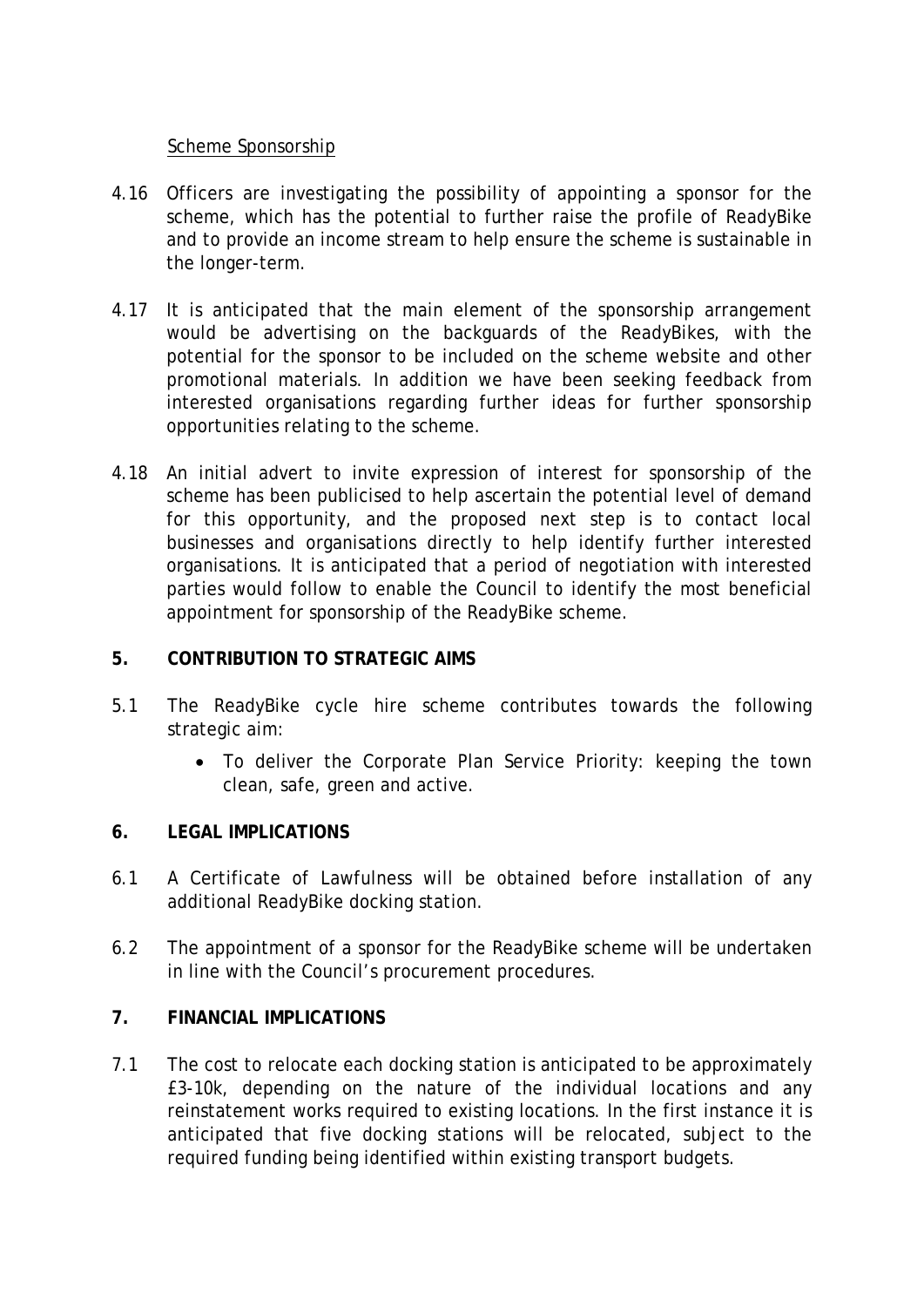7.2 Appointing a sponsor would provide a financial contribution towards the scheme which would help to ensure the scheme is sustainable in the longer term.

# **8. BACKGROUND PAPERS**

8.1 Traffic Management Sub-Committee LSTF Update Reports from 13<sup>th</sup> June 2013.